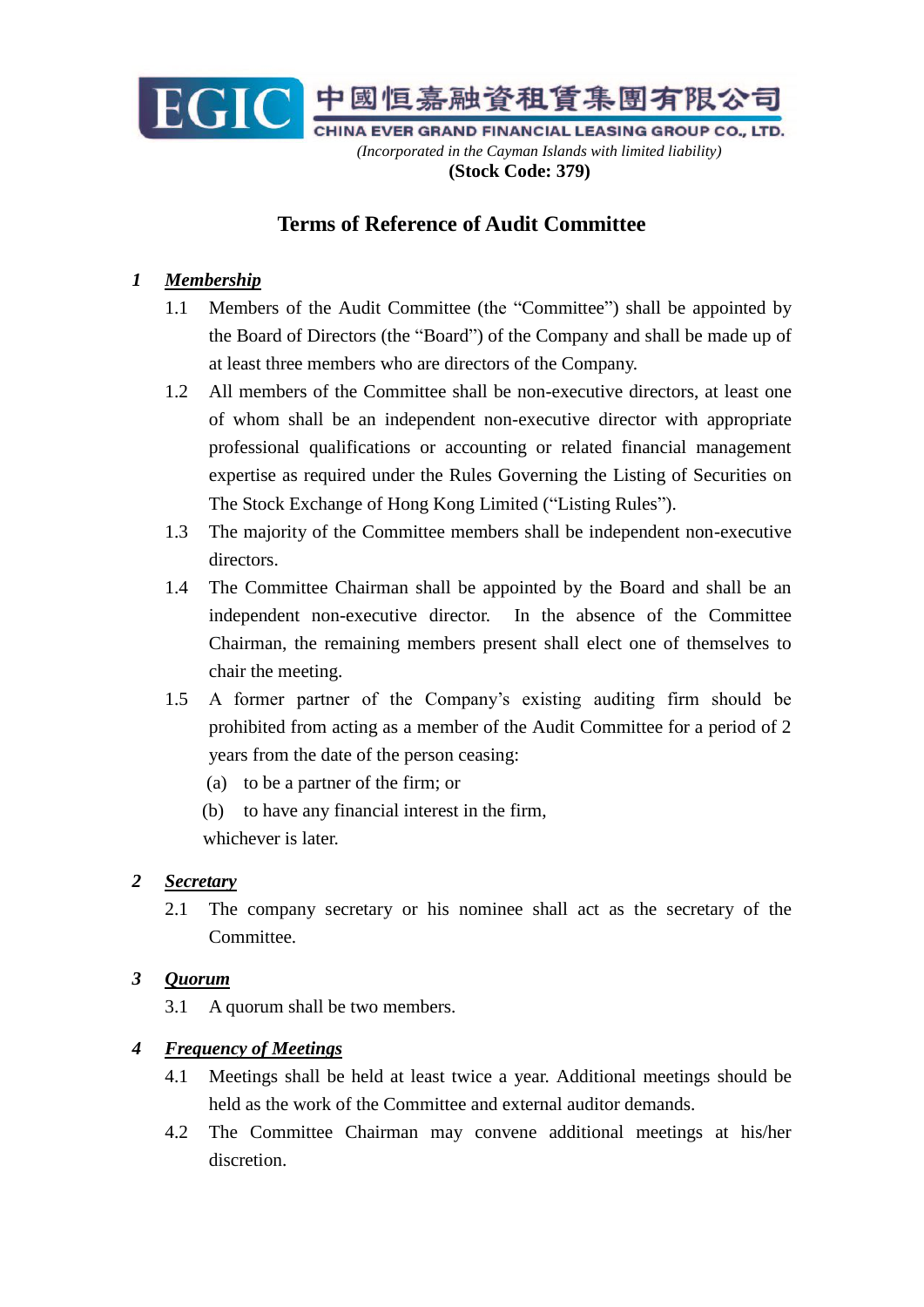

*(Incorporated in the Cayman Islands with limited liability)*  **(Stock Code: 379)**

### *5 Minutes of Meetings*

- 5.1 The secretary shall minute the proceedings and resolutions of all meetings of the Committee.
- 5.2 The secretary shall circulate the minutes of the meetings to all members of the Committee and once agreed by the Committee Chairman, to all members of the Board.
- 5.3 A resolution in writing signed by all the members of the Committee shall be as valid and effectual as if it had been passed at a meeting of the Committee duly convened and held.

### *6 Authority*

- 6.1 The Committee is authorised by the Board to investigate any activity within its terms of reference. It is authorised to seek any information it requires from any employee and all employees are directed to co-operate with any request made by the Committee.
- 6.2 The Committee is authorised by the Board to obtain outside legal or other independent professional advice and to invite the attendance of outsiders with relevant experience and expertise if it considers this necessary.

### *7 Duties*

The duties of the Committee shall be:-

- 7.1 To be primarily responsible for making recommendations to the Board on the appointment, reappointment and removal of the external auditor, and to approve the remuneration and terms of engagement of the external auditor, and any questions of its resignation or dismissal;
- 7.2 To review and monitor the external auditor's independence and objectivity and the effectiveness of the audit process in accordance with applicable standards. The Committee should discuss with the auditor the nature and scope of the audit and reporting obligations before the audit commences;
- 7.3 To develop and implement policy on engaging an external auditor to supply non-audit services. The Committee should report to the Board, identifying and making recommendations on any matters where action or improvement is needed;
- 7.4 To monitor integrity of the Company's financial statements and annual report and accounts, and half-year report and to review significant financial reporting judgements contained in them. In reviewing these reports before submission to the Board, the Committee should focus particularly on: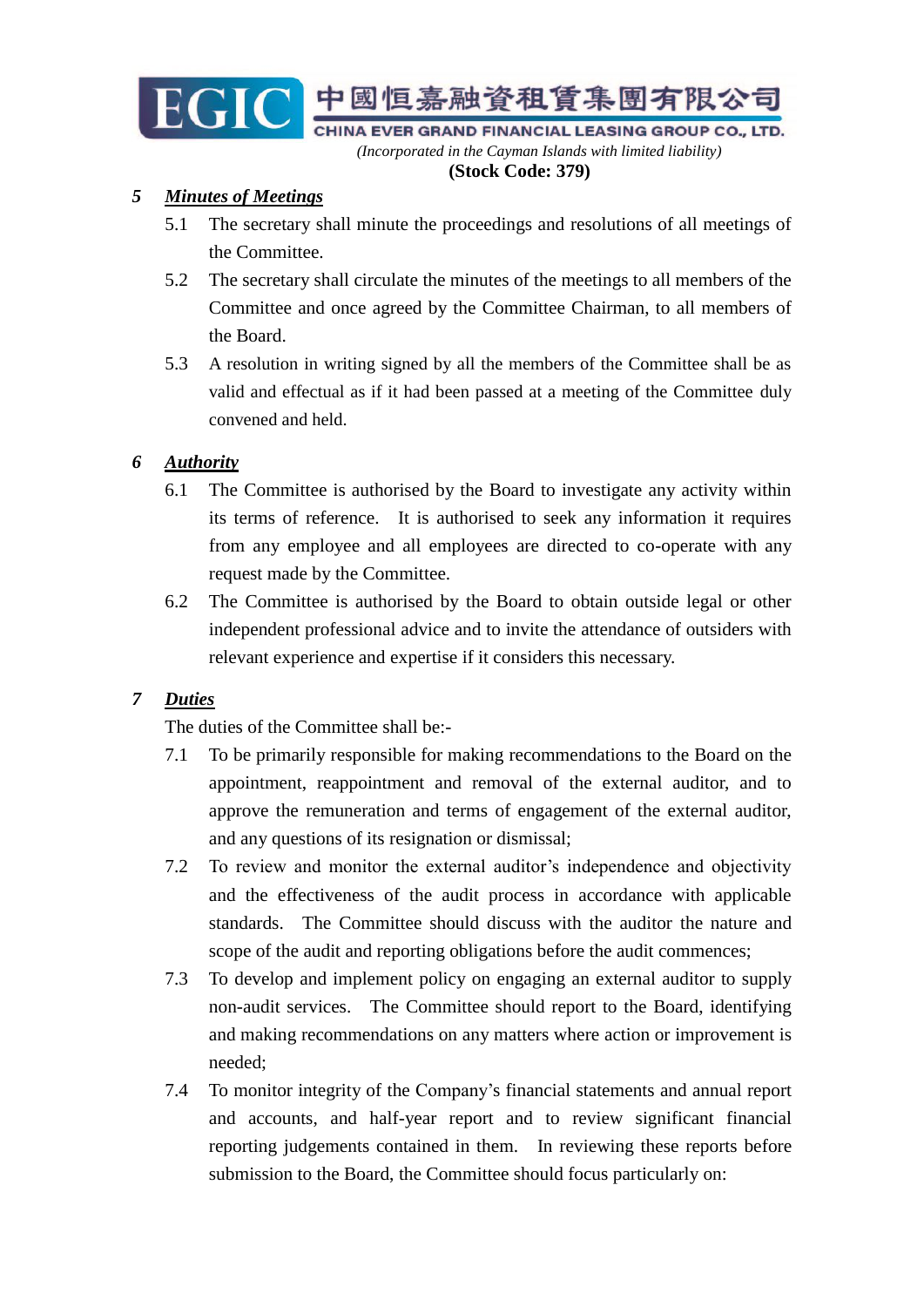

*(Incorporated in the Cayman Islands with limited liability)*

#### **(Stock Code: 379)**

- any changes in accounting policies and practices;
- major judgemental areas;
- significant adjustments resulting from audit;
- the going concern assumptions and any qualifications;
- compliance with accounting standards; and
- compliance with the Listing Rules and legal requirements in relation to financial reporting;
- 7.5 Regarding to 7.4 above,:-
	- Members of the Committee should liaise with the Board and senior management and the Committee must meet, at least twice a year, with the Company's auditors; and
	- The Committee should consider any significant or unusual items that are, or may need to be, reflected in the reports and accounts, it should give due consideration to any matters that have been raised by the Company's staff responsible for the accounting and financial reporting function or auditors;
- 7.6 To review the Company's financial controls, and unless expressly addressed by a separate risk committee, or by the Board itself, to review the Company's internal controls and risk management systems;
- 7.7 To discuss the risk management and internal control systems with management to ensure that management has performed its duty to have effective systems. This discussion should include the adequacy of resources, staff qualifications and experience, training programmes and budget of the Company's accounting and financial reporting function;
- 7.8 To consider major investigation finding on risk management and internal control matters as delegated by the Board or on its own initiative and management's response to these findings;
- 7.9 To review the Group's financial and accounting policies and practices;
- 7.10 To review the external auditor's management letter, any material queries raised by the auditor to management about accounting records, financial accounts or systems of control and management's response;
- 7.11 To ensure that the Board will provide a timely response to the issues raised in the external auditor's management letter;
- 7.12 To review arrangements employees of the Company can use, in confidence, to raise concerns about possible improprieties in financial reporting, internal